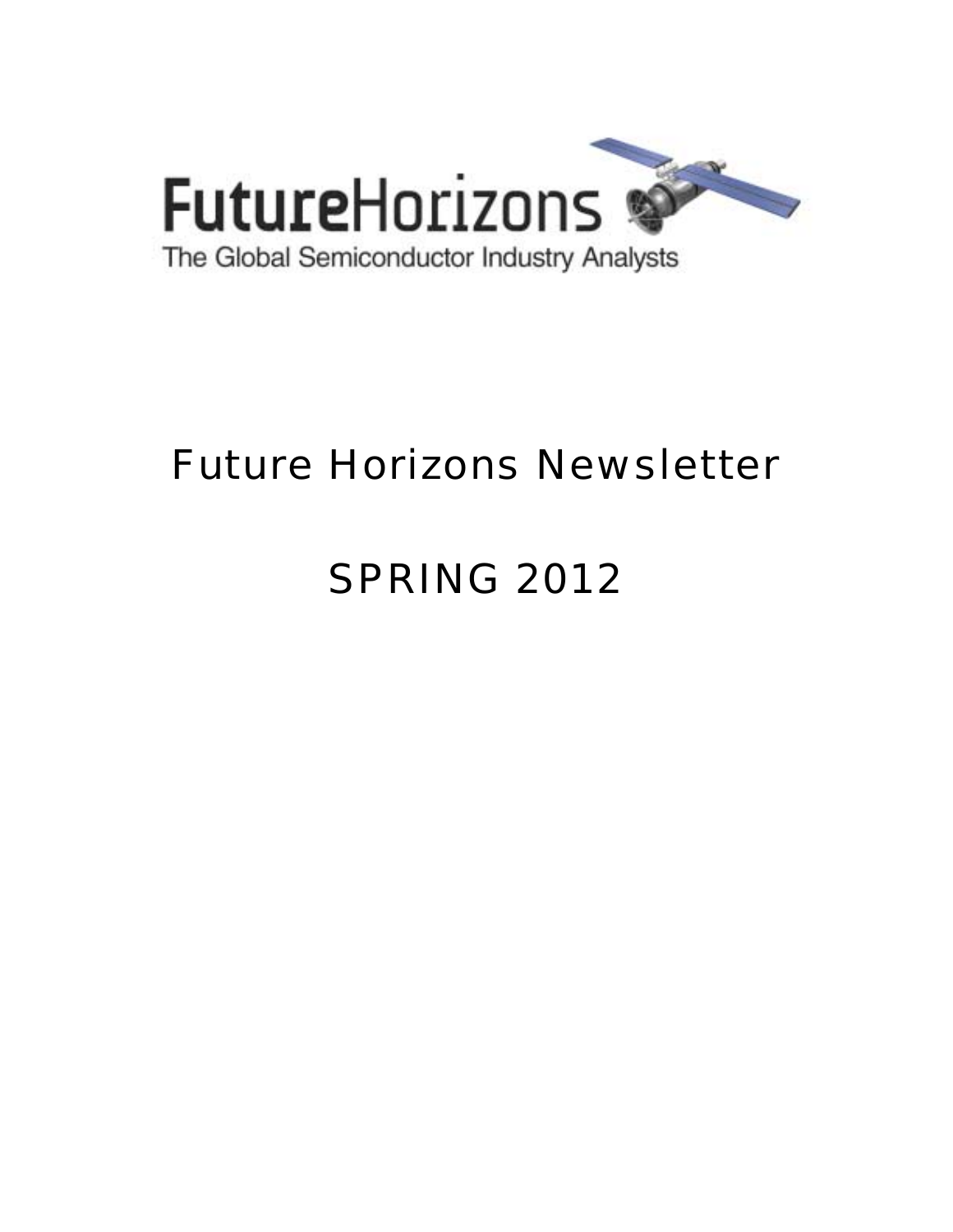### Contents Page

| <b>Industry News by Company</b>              | Pages $3 - 8$ |
|----------------------------------------------|---------------|
| <b>Industry News &amp; Trends</b>            | Pages 9 - 11  |
| <b>East European News &amp; Trends</b>       | Pages 12 - 13 |
| <b>World Economic Round Up</b>               | Page 14       |
| <b>Future Horizons &amp; Industry Events</b> | Page 15       |

**-**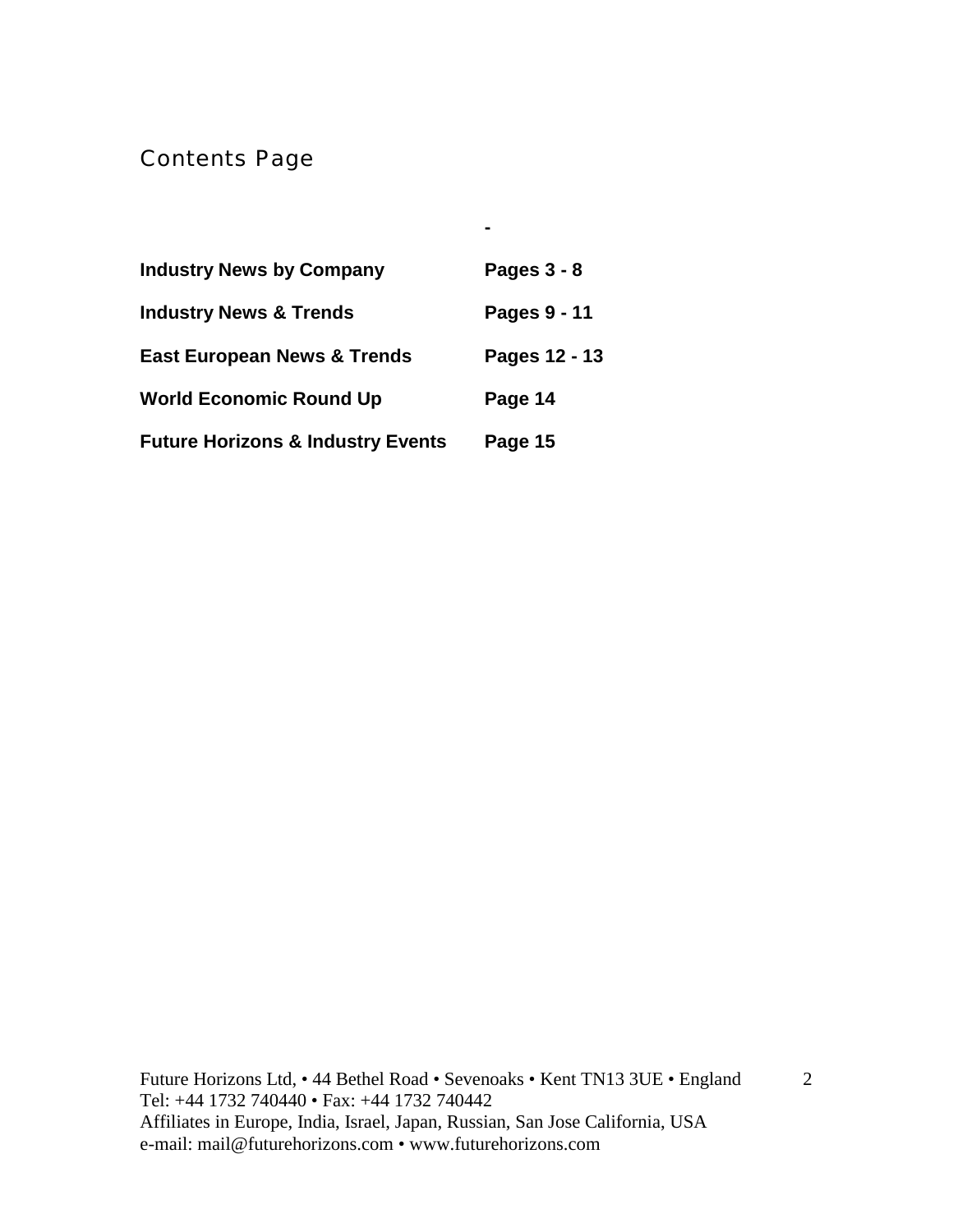#### Industry News By Company

#### **[EU Agrees Mobile Roaming Price Cuts](http://www.ft.com/cms/s/0/db9503ec-78e3-11e1-9f49-00144feab49a.html#axzz1qryG6xgp)**

The cost of using mobile phones when travelling within Europe will be reduced from July after cuts to roaming costs were agreed by European Union policy makers.

The charge for using data services such as email and web browsing will be capped at 70 cents a megabyte, a fraction of the  $\epsilon \to \epsilon$  charged by most operators across the EU. The cap will fall to just 20 cents by 2014, all but eliminating a lucrative sideline for telecoms operators. Many of their share prices dropped after the agreement.

#### **[How Mobility Is Stressing The Chip Industry](http://gigaom.com/2012/04/21/how-mobility-is-stressing-the-chip-industry/)**

Qualcomm last week said it was having problems finding enough capacity to manufacture chips designed for mobile phones, something that's likely to become more common as the physics that govern how we make semiconductors buckles under the demands of our increasingly mobile lives. But this isn't just about Moore's Law; this is a story of how the demands for more performance, less power and smaller sizes are all combining to force changes in the chip industry.

Traditionally, chips are made using a process that involves layering materials on top of a silicon wafer. Those materials are built up into the transistors, gates and other formations that allow a computer program to read the ones and zeros of digital language and turn them into a Netflix video on your tablet or a Tweet from your phone. For decades engineers have managed to push more transistors onto a chip by shrinking the amount of space between them, something called moving down the process node.

#### **[4M Wireless licenses LTE protocol stack to Wuxi DSP](http://www.embedded.com/electronics-news/4370597/4M-Wireless-licenses-LTE-protocol-stack-to-Wuxi-DSP)**

LONDON – 4M Wireless Ltd. (Luton, England) has licensed its Terminal LTE protocol stack to Wuxi DSP Technologies Inc. (Wuxi, China) and its subsidiary company Optimum Semiconductor Technologies Inc. (Tarrytown, New York).

The agreement will enable Wuxi DSP to develop the LTE-TDD trunk communications for the wireless infrastructure of private network markets in China, said 4M Wireless in a statement.

#### **[ARM to Set Up Digital Security Joint Venture](http://online.wsj.com/article/SB10001424052702304023504577320991836387730.html?mod=djemTECH_t)**

U.K. microchip designer ARM Holdings ARMH -2.24% PLC is setting up a joint venture with two European companies to speed up the adoption of a security standard for online transactions on mobile devices and game consoles.

ARM will own 40% of the joint venture, with Amsterdam-based digital-security company Gemalto NV GTO.FR -0.99% and Munich-based technology company Giesecke & Devrient GmbH each taking a 30% stake.

The majority of mobile devices uses chips from companies that license designs from ARM, which is pushing deeper into security.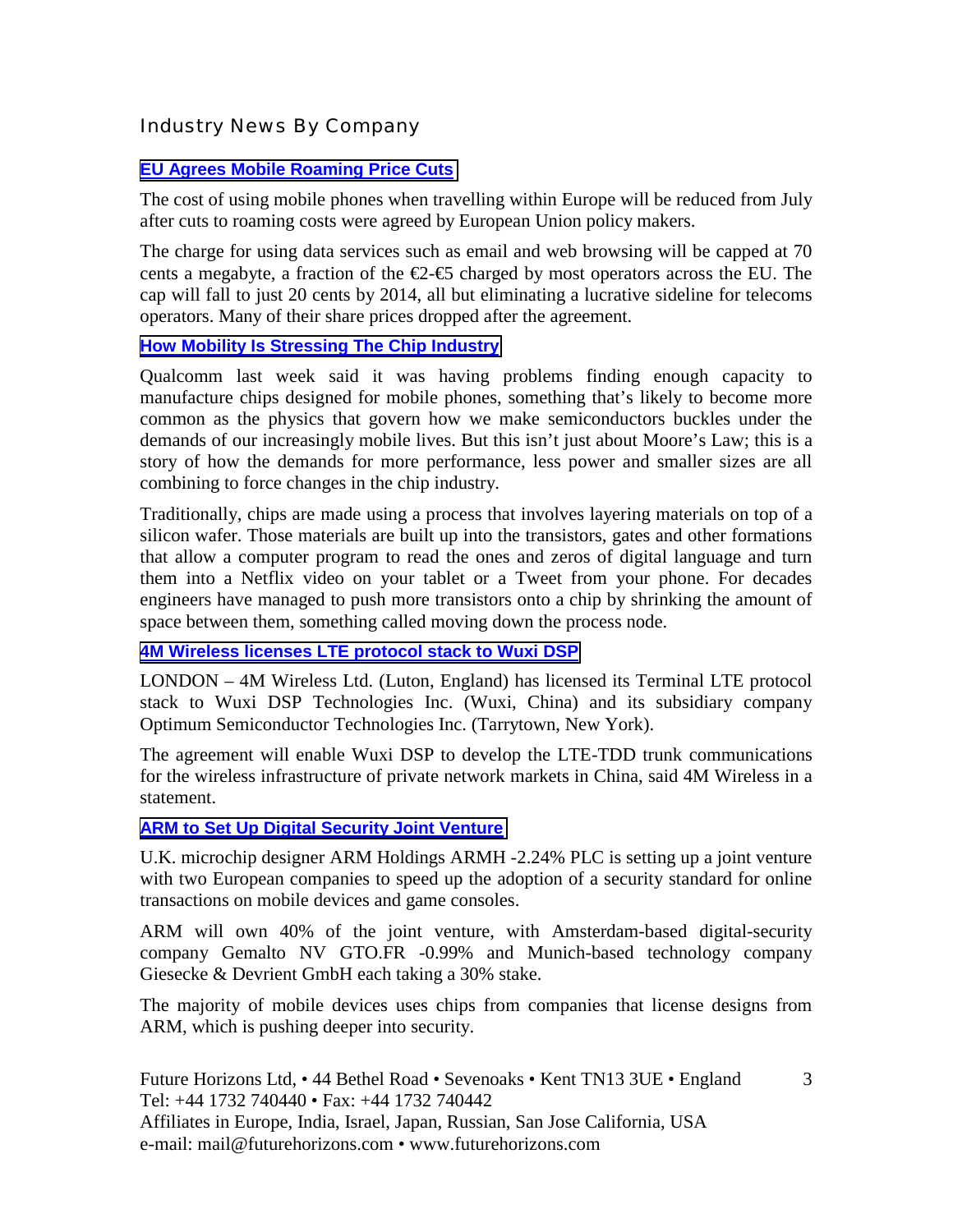#### **[ARM Launches Processor Pack For Big-Little On TSMC 28-Nm](http://www.eetimes.com/electronics-news/4370984/ARM-POP-big-little-TSMC)**

LONDON – Processor and related intellectual property licensor ARM Holdings plc has expanded its range of processor optimization packs (POPs) available for 40-nm and 28 nm manufacturing processes from foundry Taiwan Semiconductor Manufacturing Co. Ltd.

While companies can licenses cores and architectures and then design SoCs but this can be a slow and expensive business. For the last two years ARM (Cambridge, England) has been licensing processor optimization packs (POPs) as additional support which demonstrates how to implement a core to achieve specific area, power, performance trade-offs.

#### **[Broadcom Buys Fibre Networking Firm Broadlight](http://www.eetindia.co.in/ART_8800663717_1800006_NT_beb64edc.HTM?8800092100&8800663717&click_from=8800092100,9950114561,2012-03-23,EEIOL,ARTICLE_ALERT)**

Chip maker Broadcom Corporation has signed a definitive agreement to acquire BroadLight, Inc., a provider of fibre access PON (Passive Optical Network) processors, for Rs.965.35 crore (\$195 million).

The company will pay additional Rs.49.50 crore (\$10 million) to holders of BroadLight capital stock upon satisfaction of certain performance goals.

Broadcom said the acquisition will help the company expand its broadband access portfolio to support customer requirements for rolling out next-generation fibre networks worldwide.

#### **[Cambridge Firm Streamlines DSP For Low Power Wireless](http://www.electronicsweekly.com/Articles/16/04/2012/53420/cambridge-firm-streamlines-dsp-for-low-power-wireless.htm)**

For battery powered wireless products traditional digital signal processors (DSPs) are often the largest, highest cost and most power-hungry components. This is a significant barrier to wireless product designers looking to improve performance, reduce cost and reduce size of their wireless Asics and FPGAs.

More often than not then the DSP is the key barrier to improving performance and cost reduction due to the need for optimised hardware.

At Cambridge Consultants we see many clients with similar requirements for their wireless Asics - fast predictable data processing and a rapid low-risk development programme. However, their applications can only be successful if the DSP function has similar cost and power consumption to an optimised hardware design; yet their system requirements, competitive landscape, or the fact that radio standards are not yet fully defined, mean that they need to retain software flexibility.

#### **[Silicon Germanium Grown Monolithically To Avoid Crystal Defects](http://www.electroiq.com/articles/sst/2012/03/silicon-germanium-grown-monolithically-to-avoid-crystal-defects.html)**

A research team from ETH Zurich, CSEM, the Politecnico di Milano and Università di Milano-Bicocca manufactured defect-free structures of different semiconductors on silicon wafers, using semiconductor manufacturing processes.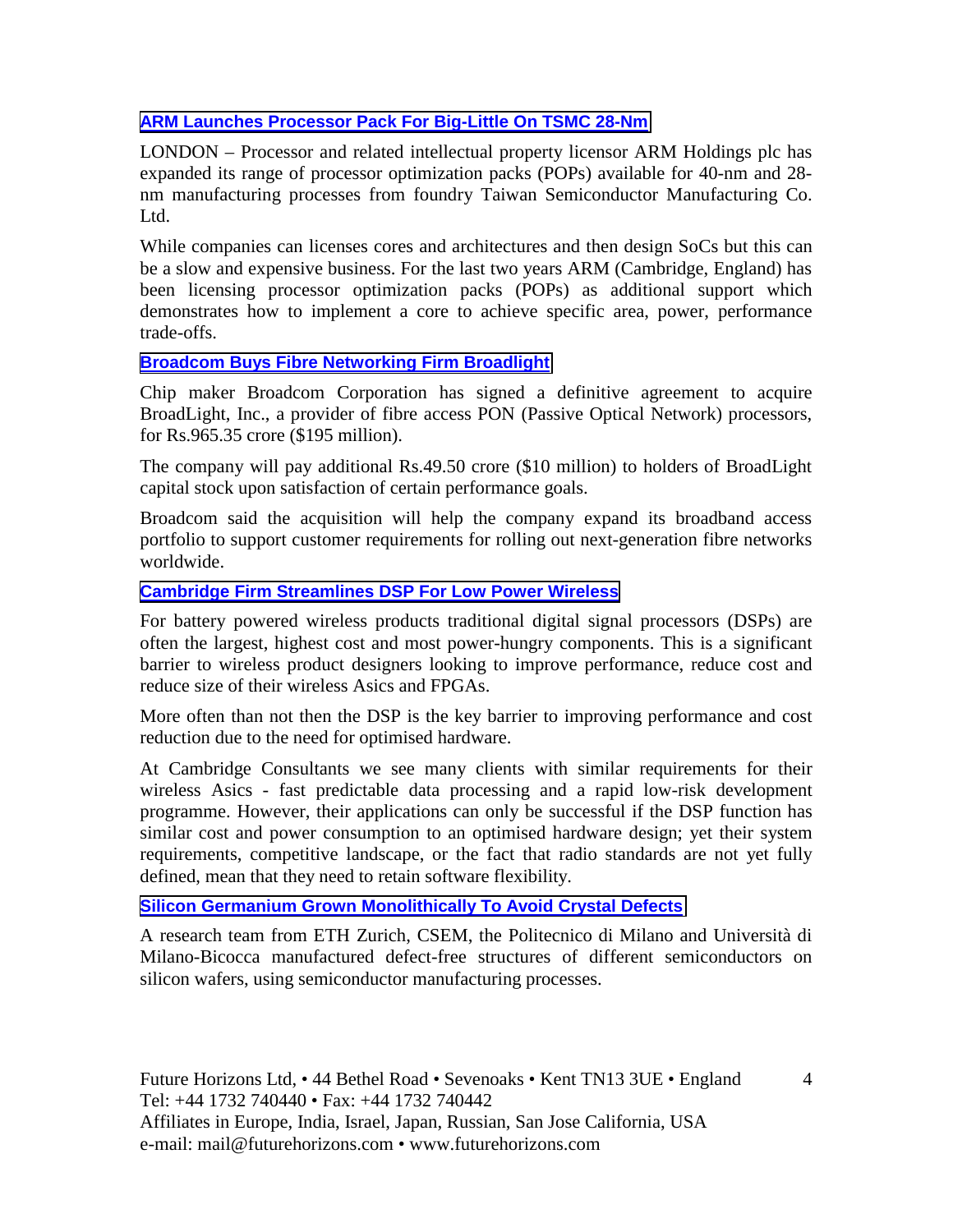The structures are grown monolithically, with silicon wafers pattered via photolithography and etched into a structure with trenches separating elevated regions (see the image).

This allows arrays of individual crystals separated by gaps in the tens of nanometers. Trench depth typically exceeds width (a few micrometers). Semiconductor structures are then grown on each elevated area, with minimal separation of neighboring crystals.

#### **[New iPad Includes Part From One Of Silicon Valley's Oldest Names](http://www.forbes.com/sites/briancaulfield/2012/03/15/new-ipad-pushes-up-shares-of-one-of-silicon-valleys-oldest-names/)**

Fairchild Semiconductor's shares surged 4.5% Thursday as teardown shop iFixit revealed the new iPad — which goes on sale Friday — contains a key part supplied by the San Jose, California-based semiconductor company.

The new iPad includes Fairchild's FDMC8651, a "30V N-Channel Power Trench MOSFET" used to "improve the efficiency of DC/DC converters," according to Fairchild's spec sheet.

#### **[Fujitsu Semiconductor Adopts Cadence Chip Planning System For MCU Chips At](http://www.marketwatch.com/story/fujitsu-semiconductor-adopts-cadence-chip-planning-system-for-mcu-chips-at-its-design-centers-worldwide-2012-05-08?reflink=MW_news_stmp)  [Its Design Centers Worldwide](http://www.marketwatch.com/story/fujitsu-semiconductor-adopts-cadence-chip-planning-system-for-mcu-chips-at-its-design-centers-worldwide-2012-05-08?reflink=MW_news_stmp)**

SAN JOSE, CA, May 08, 2012 (MARKETWIRE via COMTEX) -- Cadence Design Systems, Inc. CDNS +0.63% , a leader in global electronic design innovation, today announced that Fujitsu Semiconductor Limited has adopted the newly updated Cadence Chip Planning System at its nine design centers spread around the globe. Fujitsu Semiconductor chose the Cadence system because of the time, accuracy and cost benefits it offers in the development of its MCU chips requiring large-scale integration (LSI).

#### **[IDT Acquires Fox Electronics](http://www.marketwatch.com/story/idt-acquires-fox-electronics-2012-04-30)**

SAN JOSE, Calif., Apr 30, 2012 (BUSINESS WIRE) -- Integrated Device Technology, Inc. (IDT(R)) (NASDAQ: IDTI), the Analog and Digital Company(TM) delivering essential mixed-signal semiconductor solutions, today announced that it has acquired Fox Electronics, a leading global supplier of frequency control products (FCPs), in an all-cash transaction for approximately \$30 million, of which \$26 million was paid at closing. Fox Electronics' revenue was approximately \$23 million in calendar year 2011, and the company is profitable.

"Fox's crystal, crystal oscillator and innovative XpressO products combined with IDT's award-winning CrystalFree(TM) solutions make us the industry's most comprehensive one-stop shop for frequency control products," said Ted Tewksbury, president and CEO at IDT. "In addition, Fox helps accelerate the adoption of CrystalFree by enabling customers to purchase pMEMS and CMOS solid-state oscillators alongside traditional quartz-based components through an established and trusted sales channel."

#### **[Imagination Wants 200 More People](http://www.electronicsweekly.com/Articles/16/04/2012/53435/imagination-wants-200-more-people.htm)**

Imagination Technologies wants to recruit 200 people but cannot get enough good engineers in the UK, CEO Hossein Yassaie tells The Daily Telegraph this morning.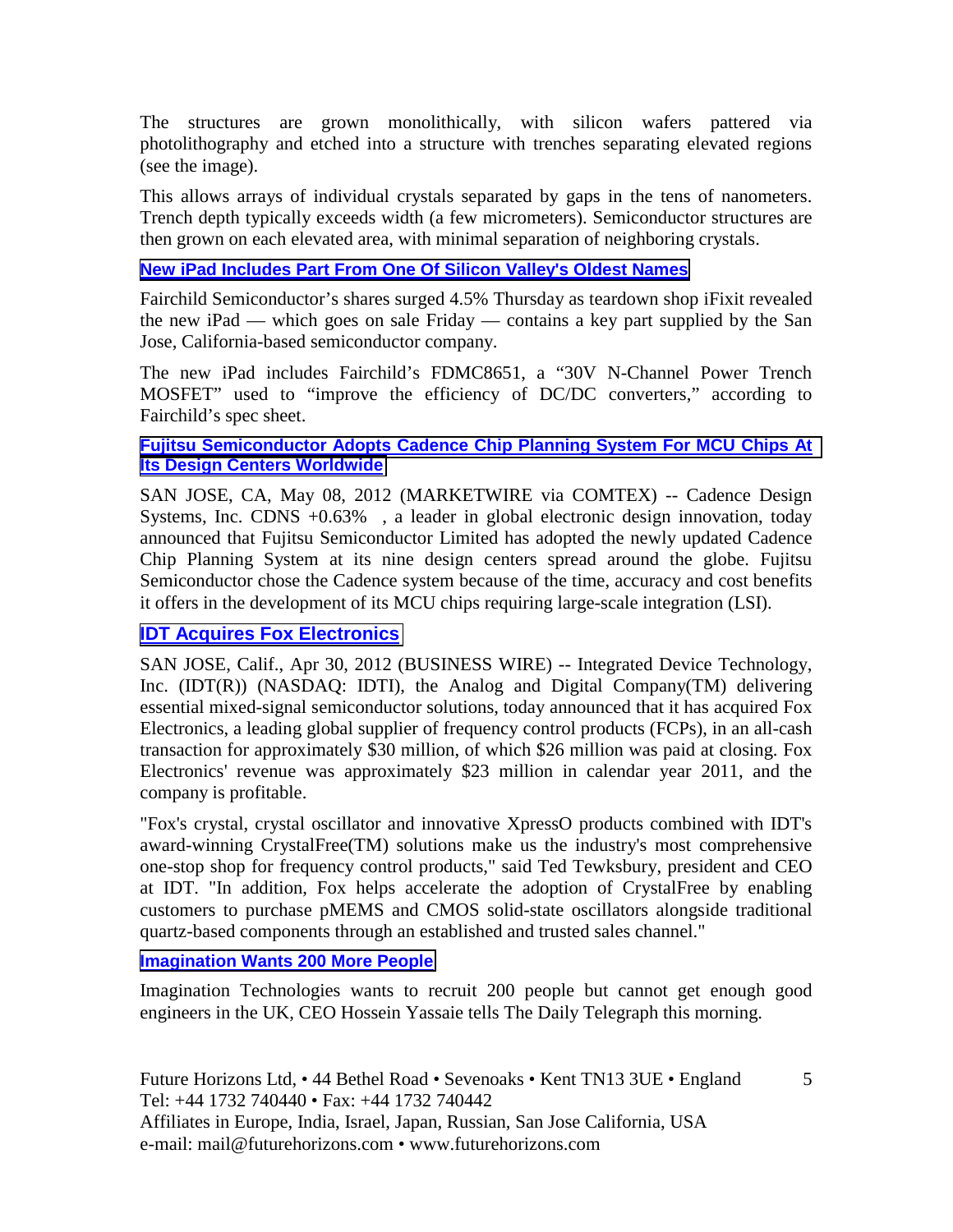100 of the jobs will be for freshly-fledged graduates but, points out Yassaie, 85-90% of the post-grad engineering students in the UK are from overseas and they go home after getting their degrees.

Which is why Imagination has expanded its design centres in Poland and India and is looking to buy companies just to get hold of their engineers.

He would like more incentives for his engineers and one way would be a return of taper relief on capital gains tax where the longer you hold shares the less tax you pay on the gain. "Shares are so heavily taxed that their value as an incentive is not as strong as it should be," says Yassaie.

#### **[Cappuccino And Croissant? Just Tap And Go: Infineon's Security Chip For](http://www.infineon.com/cms/en/corporate/press/news/releases/2012/INFCCS201204-035.html)  [Europe's Biggest Contactless Bank Card Project](http://www.infineon.com/cms/en/corporate/press/news/releases/2012/INFCCS201204-035.html)**

Neubiberg, Germany – April 17, 2012 – Long waits and rummaging for small change to pay for coffee and a newspaper on the way to work? Potentially a thing of the past in Germany's metropolitan area Hanover, Braunschweig and Wolfsburg: There, the German Banking Industry Committee (Deutsche Kreditwirtschaft) today launches its "girogo" project: Europe's biggest contactless payment trial. Over 1.3 million bank and savings bank customers will now be offered tap-and-go facilities in an array of shops and filling stations for fast and easy payment of sums up to 20 Euros. An integrated security chip from Infineon Technologies is the first in the world to hold German Banking Industry Committee's approval for the new contactless bank cards.

The girogo bank card is a so-called dual interface card: the customer can continue to use it for contact-based payment by inserting the card into a payment terminal. For contactless payment, the buyer no longer has to insert his card into a reader. He simply holds his card bearing a contactless chip in front of the reader at the check-out. No signature or PIN entry is required, meaning the payment process takes less than a second. By using the contactless-technology customers can pay small amounts of up to 20 EUR in a quick and convenient way.

#### **[Intel Targets Smart Tvs With Atom CE5300 Chip](http://www.eetindia.co.in/ART_8800663534_1800001_NT_2839d64b.HTM?click_from=8800092018,9950114561,2012-03-21,EEIOL,ARTICLE_ALERT)**

Intel has unveiled a new media processor called the Intel Atom CE5300 for set-top boxes and media gateways. The processor, previously codenamed 'Berryville', is intended to be "the brains in a set-top box that seamlessly combines the Internet with TV."

The chip boasts 3D user interface and console-level graphics for gaming, and also allows video conferencing with friends and family. Intel announced this processor at the IPTV World Forum in London.

#### **[First Intel-Inside Phone Hits Indian Stores](http://www.eetindia.co.in/ART_8800665575_1800012_NT_67cff462.HTM?click_from=8800093244,9950114561,2012-04-23,EEIOL,ARTICLE_ALERT)**

Intel in partnership with handset manufacturer Lava International announced the launch of first smartphone with Intel Atom inside, in India. The Xolo X900 will be available for purchase beginning April 23 at a street price of Rs 22,000.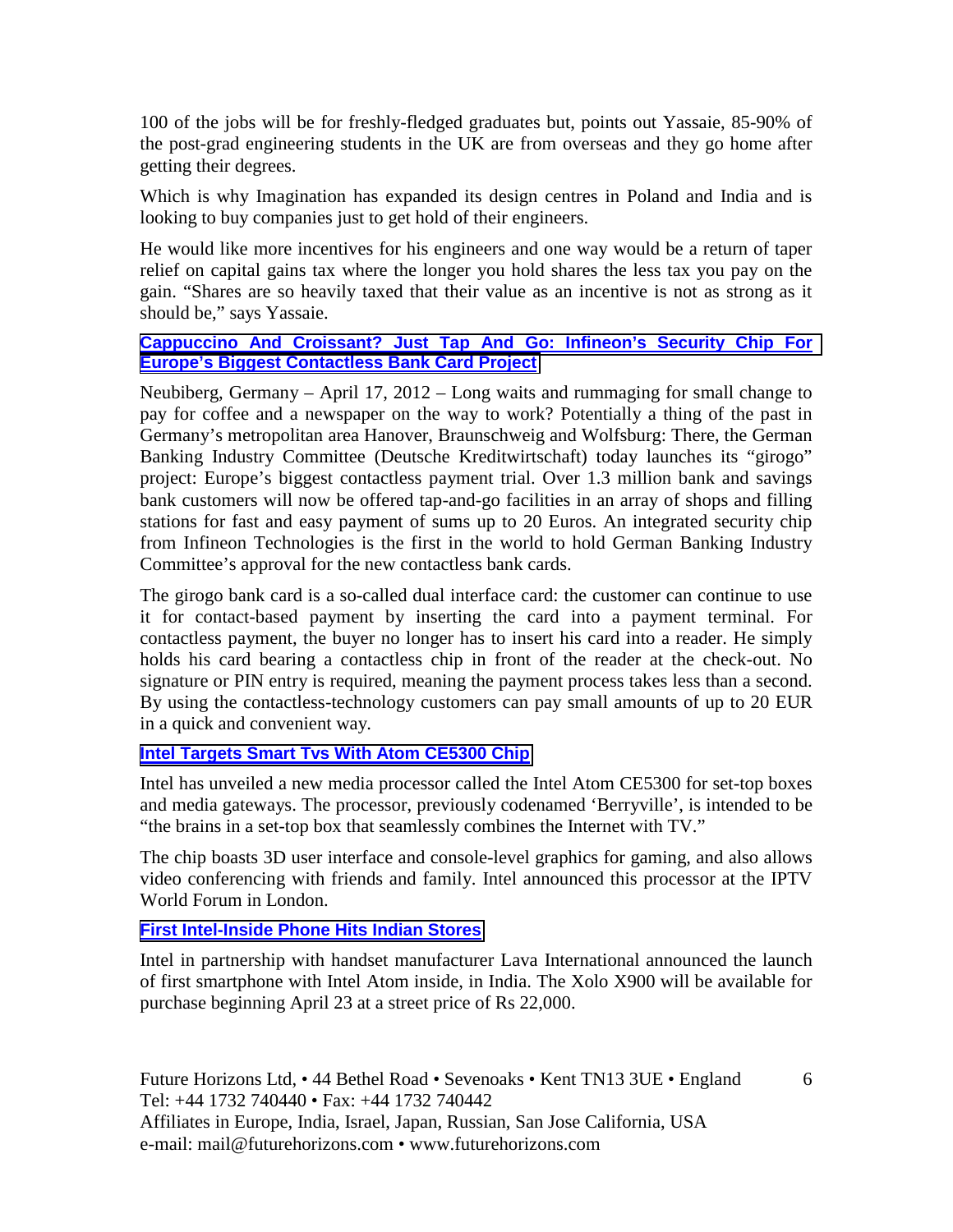Lava Xolo X900 is based on Intel's smartphone reference design featuring the Intel 1.6GHz Atom processor Z2460 with Intel Hyper Threading Technology and supporting HSPA+ 3G connectivity.

#### **[Heads Up, Intel: TSMC Cranks Up ARM Chip To 3ghz](http://news.cnet.com/8301-1001_3-57427681-92/heads-up-intel-tsmc-cranks-up-arm-chip-to-3ghz/)**

Taiwan Semiconductor Manufacturing Company has ripped a page right out of the Intel playbook.

TSMC announced today that a chip rolling off its advanced 28-nanometer manufacturing process was jacked up to 3.1GHz -- unheard of in the annals of ARM-based mobile system reviews.

Intel, of course, is not a stranger to fast frequencies. Its high-performance Core i desktop processors run well more than 3GHz, and even its higher-end mobile parts are rated close to 3GHz.

But that's unfamiliar territory for ARM, which is known more for power efficiency than raw power.

More specifically, the TSMC chip is a dual-core A9 today that "achieved 3.1GHz...under typical conditions" using "high performance for mobile applications" (HPM) process technology, said TSMC.

#### **[NEC Develops Ultra-Thin Battery](http://www.eetindia.co.in/ART_8800663465_1800008_NT_84723b93.HTM?click_from=8800091982,9950114561,2012-03-20,EEIOL,ARTICLE_ALERT)**

NEC has announced the development of an ORB (organic radical battery) which it says can be printed into circuit boards as thin as 0.3mm. The battery is suitable for applications like IC cards, electronic paper and other technologies.

These new, 0.3mm ORBs are less than half the thickness of existing units, a size reduction that was accomplished by using printing technologies to integrate circuit boards with batteries. As a result, IC cards embedded with these batteries can be used for a wide range of functions, including displays, transmission and advanced encryption processing, NEC said.

#### **[NXP And HID Global Enable Mobile Access For NFC Phones](http://eon.businesswire.com/news/eon/20120329005425/en/NXP/HID-Global/NFC)**

EINDHOVEN, Netherlands & IRVINE, Calif.--(EON: Enhanced Online News)--NXP Semiconductors N.V. (NASDAQ: NXPI) and HID Global, both trusted leaders in solutions for the delivery of secure identity, today announced their collaboration to introduce a global, generic Mobile Access solution for NFC-enabled mobile phones. NFC enables the secure and convenient sharing of information from one device to another over short distances based upon existing contactless standards, making it ideal for deploying easy-to use mobile access control applications.

HID Global and NXP helped create the current market for card-based physical access systems and are now jointly moving these solutions to mobile phones as NFC becomes a standard feature.

#### **[ST-Ericsson Transfers R&D Unit To ST, Cuts 1700 Jobs](http://www.eetindia.co.in/ART_8800665661_1800012_NT_b05121ec.HTM?click_from=8800093275,9950114561,2012-04-24,EEIOL,ARTICLE_ALERT)**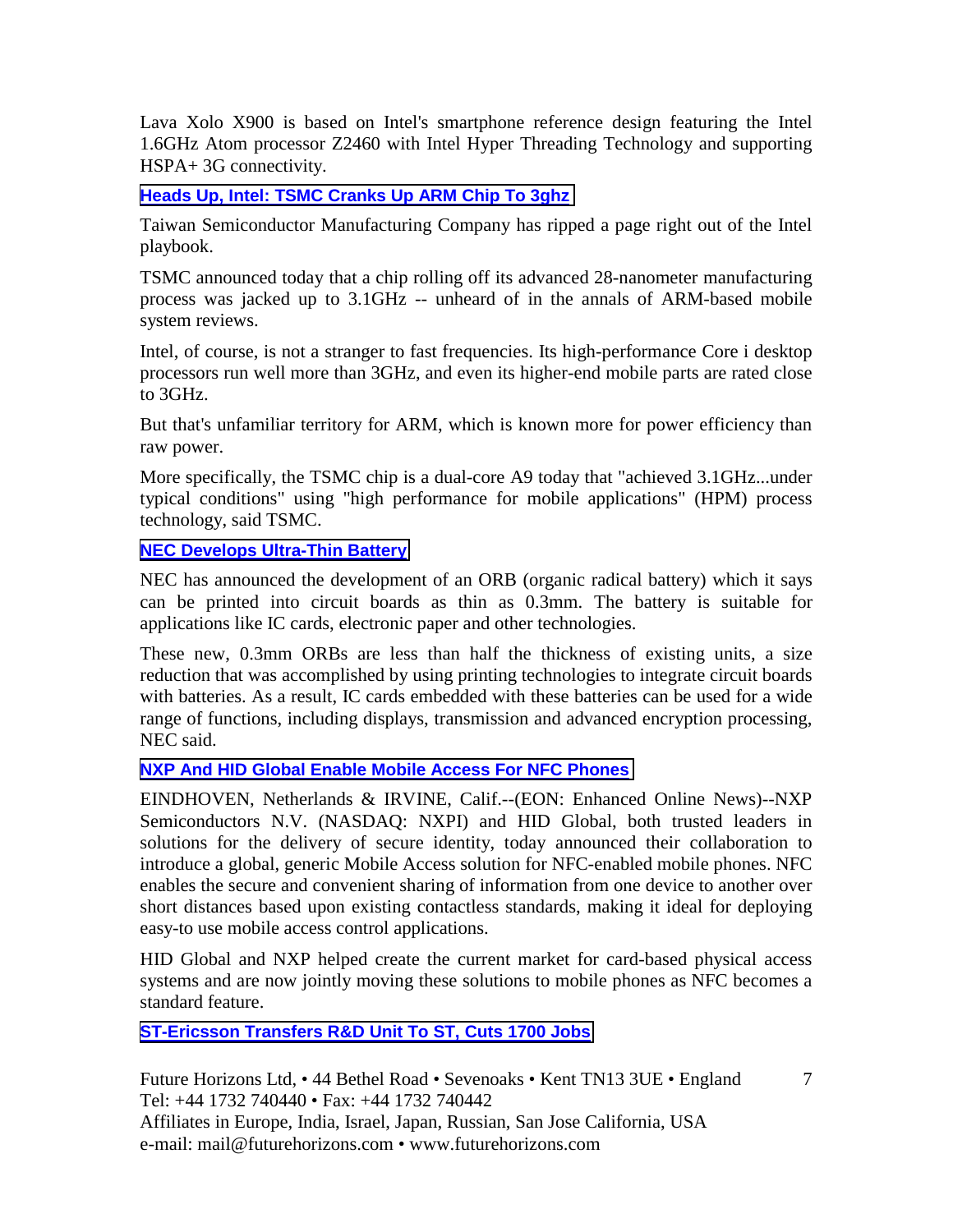ST-Ericsson, the loss making mobile chip joint venture between STMicroelectronics and Ericsson, has announced guidelines of a new strategic direction. As a part of restructuring, the company plans to cut 1,700 jobs worldwide, and aims to achieve annual savings of about Rs.1,632.65 crore (\$320 million) by 2012 end.

The company announced its plans to transfer its stand-alone application processor activities to STMicroelectronics. However, it wants to re-affirm its vision to be a leader in smartphone and tablet platforms. The new strategic direction leverages on ST-Ericsson's capability to deliver complete system solutions for smartphones and tablets; specifically competitive integrated modem plus application processor solutions (ModAp).

**[Synopsys, Applied Materials join forces to develop new TCAD models](http://microelectronics.cbronline.com/news/synopsys-applied-materials-join-forces-to-develop-new-tcad-models-160312)**

Sentaurus TCAD tool suite encompasses front-end-of-line processing and back-end-ofline reliability

Electronic design automation (EDA) firm Synopsys and semiconductor equipment manufacturer Applied Materials have collaborated to develop technology computer-aided design (TCAD) models for next-generation semiconductor devices.

The collaboration encompasses front-end-of-line (FEOL) processing, including process, topography and device simulation and back-end-of-line (BEOL) reliability, including interconnect simulation.

#### **[TSMC, Altera Team On 3-D IC Test Vehicle](http://www.embedded.com/electronics-news/4304103/TSMC--Altera-team-on-3-D-IC-test-vehicle-)**

SAN FRANCISCO—Claiming an industry first, foundry Taiwan Semiconductor Manufacturing Co. Ltd. (TSMC) and programmable logic vendor Altera Corp. Thursday (March 22) announced the joint development of a heterogeneous 3-D IC test vehicle using TSMC's chip-on-wafer-on-substrate integration process.

TSMC (Hsinchu, Taiwan) said its chip-on-wafer-on-substrate process is an integrated process technology that attaches device silicon chips to a wafer through a chip-on-wafer bonding process. The chip is attached to the substrate to form the final component. By attaching the device silicon to the original thick wafer silicon before it finishes the fabrication process, manufacturing-induced warping is avoided, TSMC said.

#### **[TSMC Zaps 3.1ghz ARM Processor With 28nm Shrink Ray](http://www.theregister.co.uk/2012/05/08/tsmc_28_nanometer_cortex_a9_arm/)**

If you thought there was pressure on chip foundry Taiwan Semiconductor Manufacturing Corp (TSMC) up until now - with Nvidia and AMD leaning on the fab to crank out more GPUs and in the case of AMD, more hybrid CPU-GPUs - wait until the army of designers and sellers catch wind of its 28nm Cortex-A9 ARM RISC processors.

TSMC has put a dual-core 32-bit Cortex-A9 processor test chip through the fab dryer and brought it down from 40nm using its latest process (known as 28HPM). The silicon biz was able to crank up the clock speed on the A9 to a comfortable 1.5GHz to 2GHz in a thermal and power-draw band suitable for smartphones and tablets, and pushed the clocks up as high as 3.1GHz for other "high performance" and unnamed uses under "typical conditions" - like perhaps microservers, for instance.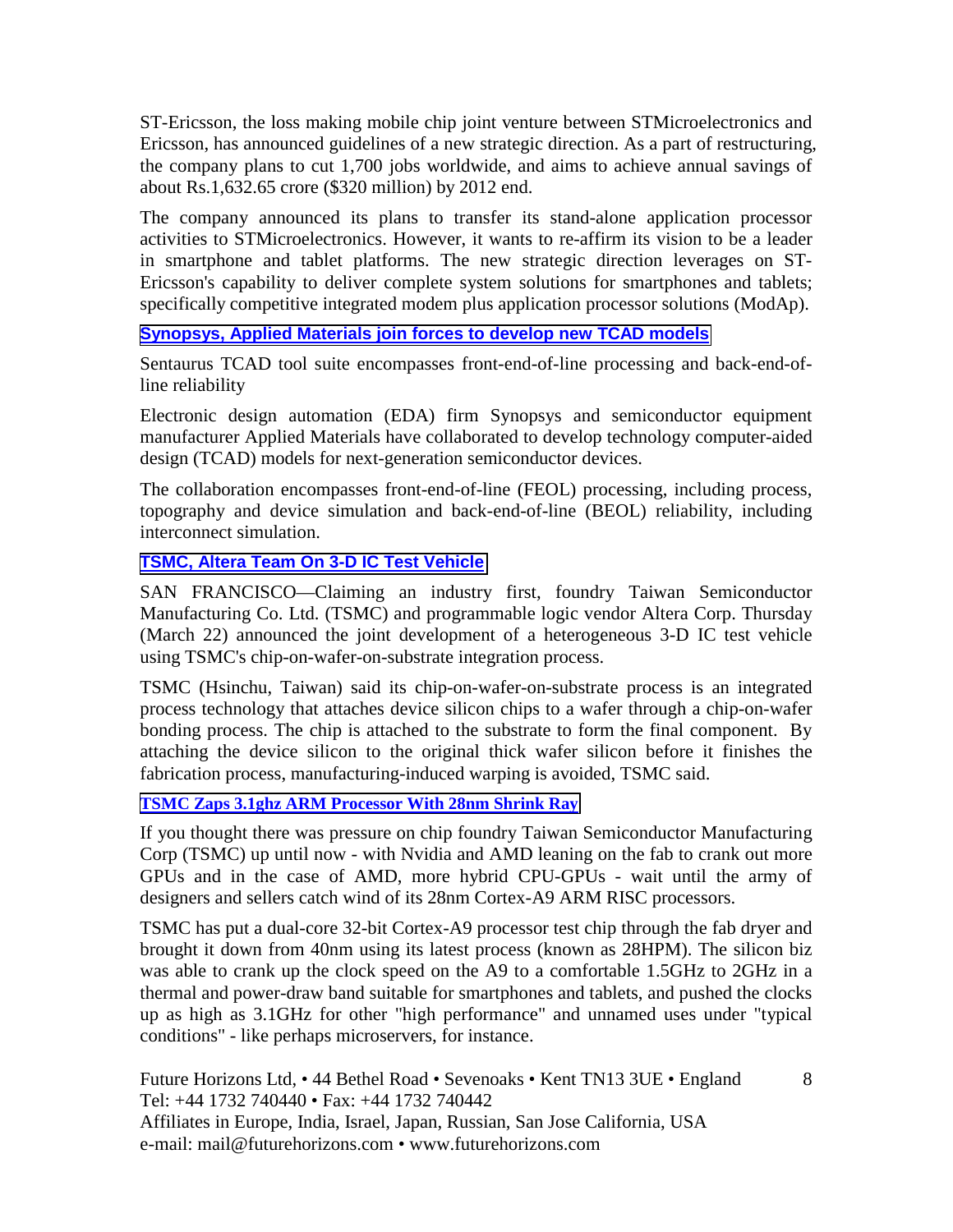#### Industry News & Trends

#### **[Google Heightens Rivalry With iPad .](http://online.wsj.com/article/SB10001424052702303404704577312043639469540.html?mod=djemalertTECH)**

Google Inc., GOOG -1.11%undaunted by a short-lived attempt to market and sell smartphones on its own, is now trying the approach with tablet computers in a quest to capture market share from Apple Inc.'s AAPL -1.72%iPad.

The Internet search company will sell co-branded tablets directly to consumers through an online store like rivals Apple and Amazon.com Inc., AMZN -1.04%according to people familiar with the matter. The move is an effort to turn around sluggish sales of tablet computers powered by Google's Android software.

#### **[Jellyfish-Like Robot Built On Nanotechnology](http://www.eetindia.co.in/ART_8800663918_1800008_NT_d5844553.HTM?8800092263&8800663918&click_from=8800092263,9950114561,2012-03-27,EEIOL,ARTICLE_ALERT)**

A team of researchers have created a jellyfish-like robot based on nanotechnology. The hydrogen-powered 'Robojelly' is an undersea vehicle that could be used in ocean rescue and surveillance missions.

Researchers at The University of Texas at Dallas and Virginia Tech claim 'Robojelly' feeds off hydrogen and oxygen gases found in water. The study has been published in Smart Materials and Structures.

#### **[Transparent 3D Memory Chips To Replace Flash Drives](http://www.eetindia.co.in/ART_8800664102_1800009_NT_39e3a319.HTM?click_from=8800092338,9950114561,2012-03-29,EEIOL,ARTICLE_ALERT&jumpto=view_welcomead_1333129570280)**

Researchers at Rice University have created a new 3D memory chips that are transparent, flexible enough to be folded like a sheet of paper, and capable of withstanding 1,000 degree Fahrenheit temperatures.

"Devices with these chips could retain data despite an accidental trip through the drier, or even a voyage to Mars. And with a unique 3D internal architecture, the new chips could pack extra gigabytes of data while taking up less space," said James M. Tour, Ph.D., who led the research team, while speaking at the National Meeting & Exposition of the American Chemical Society.

#### **[Titanium Nitride May Pave Way For New Optoelectronic Devices](http://www.eetindia.co.in/ART_8800664171_1800010_NT_a086a41d.HTM?click_from=8800092381,9950114561,2012-03-30,EEIOL,ARTICLE_ALERT)**

Researchers at Prude University have used a thin film of titanium nitride into transporting plasmons. Plasmons are tiny electron excitations coupled to light that can direct and manipulate optical signals on the nanoscale.

According to researchers, titanium nitride's addition to the short list of surface-plasmonsupporting materials, formerly comprised only of metals, could pave the way to a new class of optoelectronic devices with unprecedented speed and efficiency.

#### **[A 3D Camera That Sees "Around Corner"](http://www.eetindia.co.in/ART_8800663818_1800010_NT_5f011fcd.HTM)**

Scientists at Massachusetts Institute of Technology (MIT) have developed a camera using "bursts of light" that can capture three-dimensional images of objects hidden around a corner.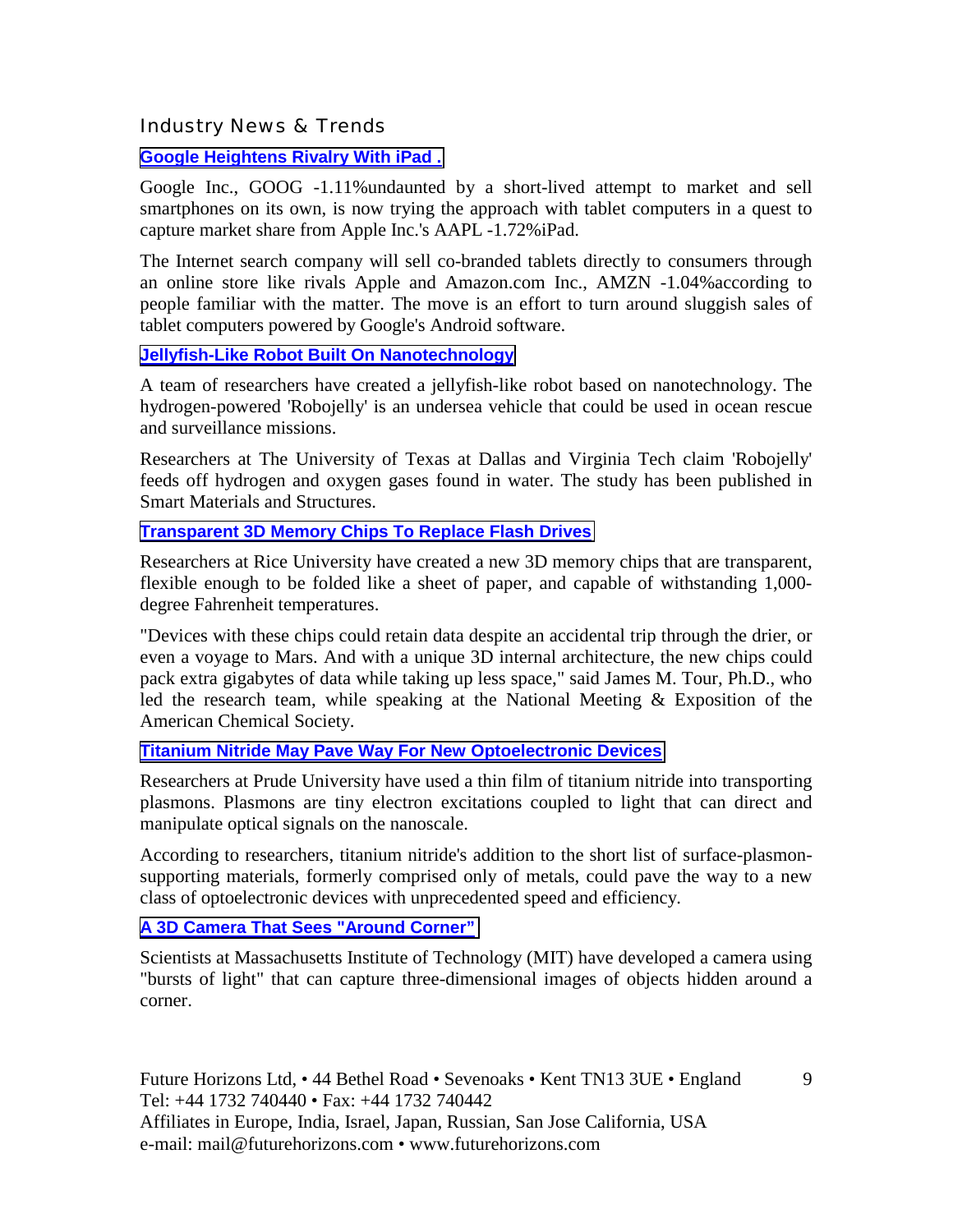"The new imaging system could use opaque walls, doors or floors as 'mirrors' to gather information about scenes outside its line of sight."

The system exploits a device called a femtosecond laser, which emits bursts of light so short that their duration is measured in quadrillionths of a second.

#### **[LG Plastic E-Paper Display To "Revolutionise E-Books"](http://www.eetindia.co.in/ART_8800664343_1800010_NT_3a184c8f.HTM)**

LG Display announced plans to begin manufacturing flexible electronic paper displays that promises to "revolutionise the e-book market." The company announced a 6-inch eink plastic electronic paper display (EPD) that sports a 1024x768 resolution.

The world's first plastic EPD from LG offers users a paper-like reading experience with a plastic substrate that is as slim as cell phone protection film, and a flexible design that allows bending at a range of 40 degrees from the centre of the screen.

#### **[Flying Cars Coming "Next Year"](http://www.eetindia.co.in/ART_8800664405_1800007_NT_ab3fa38b.HTM?click_from=8800092534,9950114561,2012-04-03,EEIOL,ARTICLE_ALERT)**

Fed up of traffic and congested roads, then flying cars would be the only solution to your problem. If US-based Terrafugia goes as per its plans, then flying-car-cum-plane will be commercially available "within a year."

"The 'Transition Street-Legal Airplane' is now a significant step closer to being a commercial reality," Terrafugia said.

Terrafugia's "Transition" carplane prototype has completed its successful first flight at Plattsburgh International Airport, New York. It has also successfully conducted initial drive and conversion testing.

#### **[Google 'Project Glass' Looks Cool...But Is It Possible?](http://www.eetindia.co.in/ARTP_8800664698_1800015.HTM)**

Google unveils, through a concept video, how its futuristic display glasses are going to be like from the wearer's perspective.

The search engine giant unveils 'Project Glass' on its social network, Google Plus, showing off pictures and even a concept video of the augmented reality eye-wear that could eventually create a digital overlay on top of people's visual reality.

The concept is for the glasses to give wearers a smart-phone like experience without a smartphone. Looking like a 3-D glass, Google glass will be able to display video chats, maps, and more.

**[Imagine...Your Mobile Phone Seeing Through Walls](http://www.eetindia.co.in/ART_8800665402_1800010_NT_4034d86b.HTM?click_from=8800093098,9950114561,2012-04-19,EEIOL,ARTICLE_ALERT)**

An imager chip can turn your mobile phones into devices that can see through walls, wood, plastics, paper and so on...? This is now possible, say researchers from University of Texas at Dallas.

Researchers have found a way to make the terahertz band of the electromagnetic spectrum—one of the wavelength ranges that falls between microwave and infrared—for consumer use and medical applications.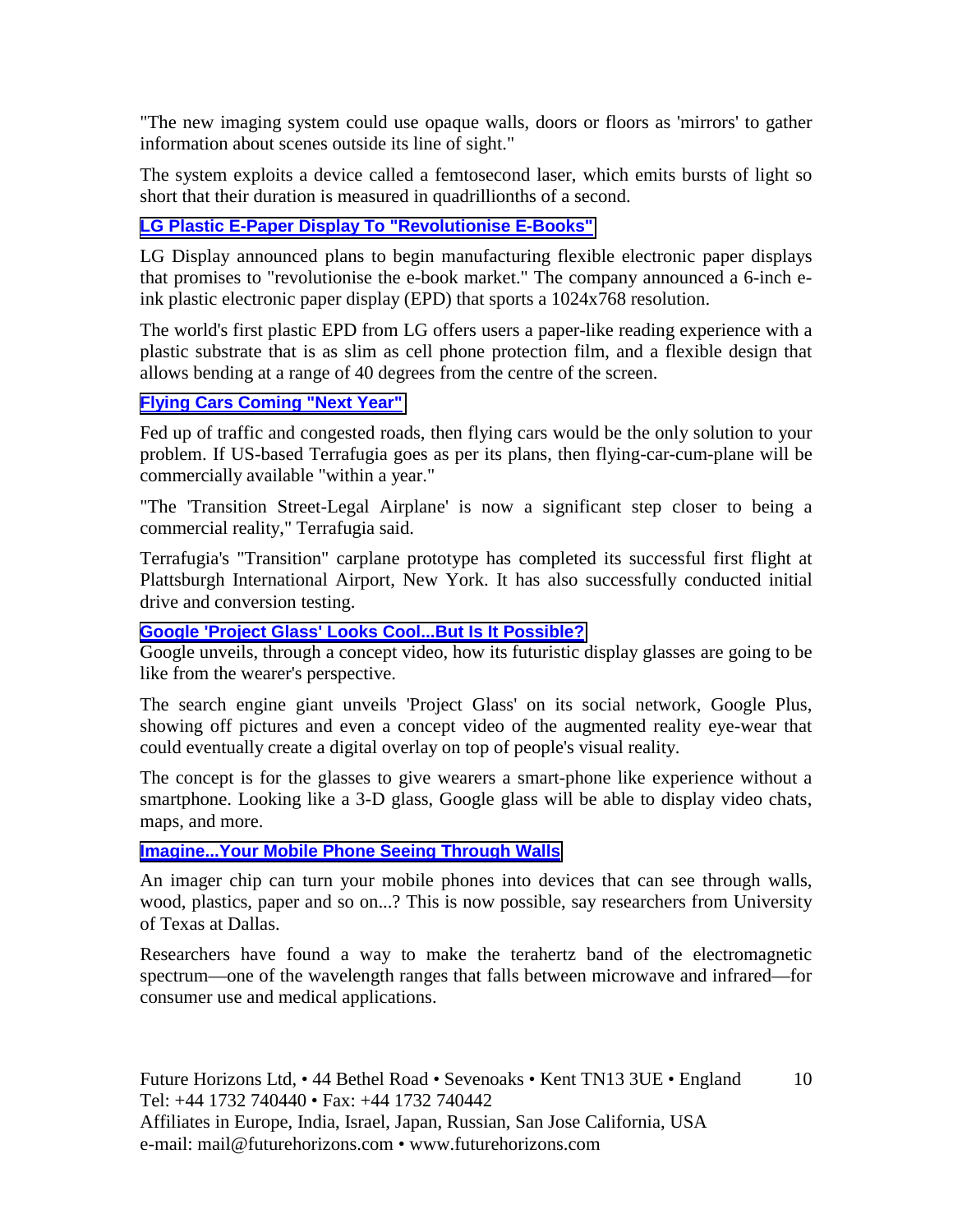#### **[Moschip Launches New System](http://www.thehindu.com/business/companies/article3380879.ece)**

MosChip Semiconductor Technology, a design service and fabless semiconductor company, has unveiled a new system that integrates television with PC.

The multi-function PC Virtualisation System (PCVS) links the television with the PC, enabling users to exercise variety of options, including video solutions for independent display. The PCVS facilitates video-streaming and gaming as also virtual functioning of multi-purpose home networking for small office home office (SOHO).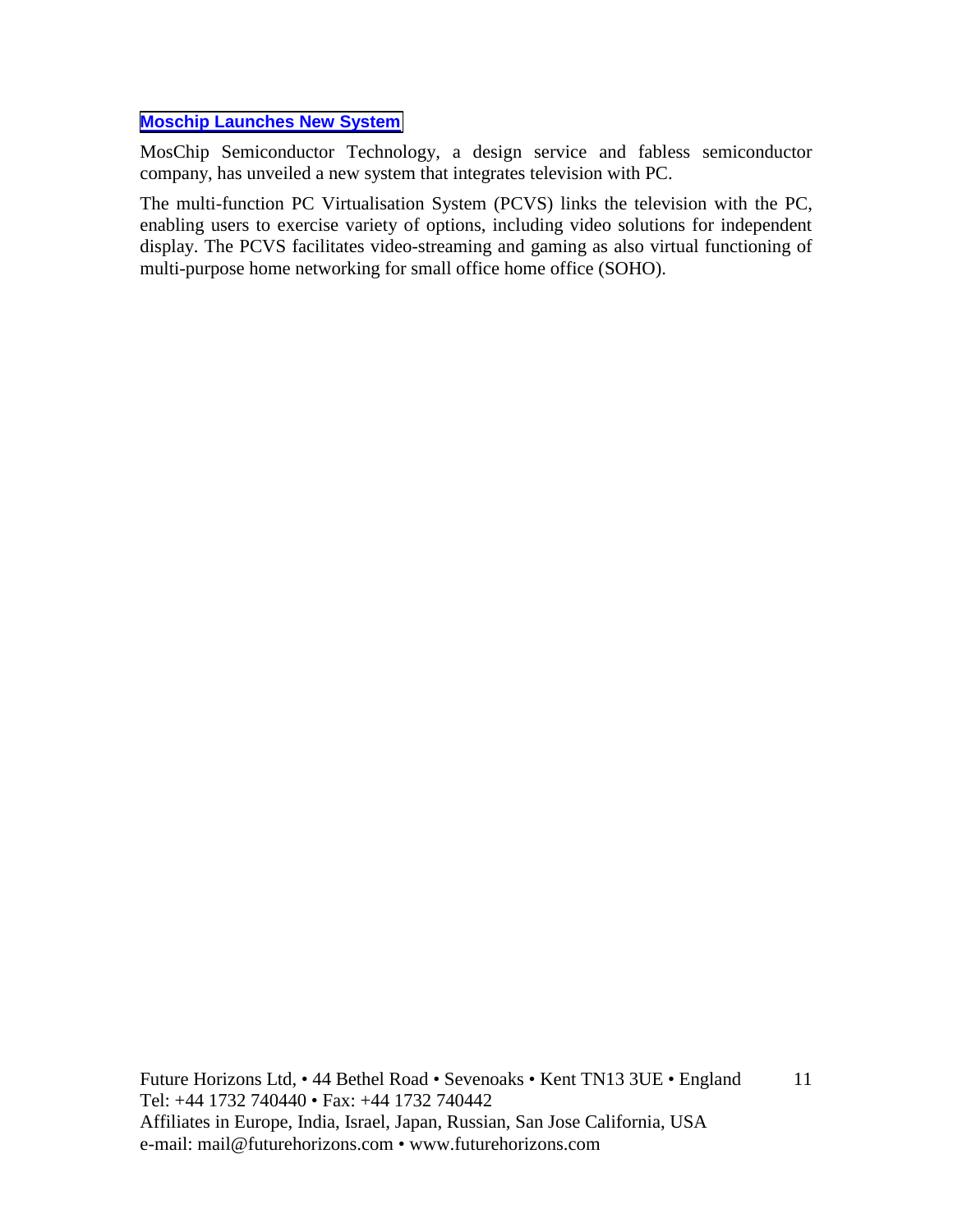#### East European News & Trends

#### **[US Magnet From Russian Nanocomposites Goes Over 100 Tesla](http://www.marchmontnews.com/Technology-Innovation/Central-regions/18456-US-magnet-Russian-nanocomposites-goes-over-100-Tesla.html)**

A powerful magnet, created by US physicists in Los-Alamos, NM, using Russian nanocomposite materials, has reached magnet induction level of over 100 tesla, 2 million times higher than induction of the Earth magnet field, news agency RIA Novosti reports citing the Kurchatovsky Science and Research Institute.

A group of scientists, headed by Chuck Mielke in the Los-Alamos National Lab, created a magnet from seven coils weighing about eight tons and consuming about 330 kW-hours of energy. The magnet performed an impulse of 100.75 tesla. The Earth magnetic field's power is estimated at 0.03-0.06 millitesla.

#### **[Cisco Reinforces Commitment To Russian Innovation](http://www.marchmontnews.com/Technology-Innovation/Central-regions/18451-Cisco-reinforces-commitment-Russian-innovation.html)**

Cisco yesterday announced the signing of a strategy document outlining its Research and Development plans with the Skolkovo Foundation. This marks an important milestone in Cisco's multi-year, \$1bn investment in sustainable innovation within the Russian Federation. The plan sets the way for the company to create a physical R&D presence in the Skolkovo Technopolis, and was announced at the Global Technology Symposium, in Menlo Park, California.

The strategy reinforces Cisco's investment in the Skolkovo Project, an initiative supported by President Medvedev to create a technology and innovation hub on the outskirts of Moscow. Cisco recently received formal Skolkovo participant status, which enables the company to begin engineering activities and formally establish a physical presence.

#### **[MTS Partners With Samsung In Mobile Retail](http://www.marchmontnews.com/Telecoms-Media/Central-regions/18444-MTS-partners-with-Samsung-mobile-retail.html)**

East-West Digital News, an international resource on Russian IT and innovation, reported earlier today that MTS, one of Russia's largest mobile operators, and Samsung Electronics have shaken hands on a deal to develop retail sales jointly in Russia by the end of the year.

The agreement – the first of its kind in Russia with a single manufacturer – calls for the opening of Samsung product stores in Russia's ten largest cities and aggressive promotion of the Korean brand in 2,000 out of the operator's 4,150 existing outlets across the country.

#### **[TeliaSonera Says It's Participating in Talks on MegaFon](http://www.bloomberg.com/news/2012-04-11/teliasonera-says-it-s-participating-in-talks-on-megafon.html)**

TeliaSonera AB (TLSN), Sweden's biggest phone company, said it's negotiating with investment partners Altimo and AF Telecom on the future of OAO MegaFon (MFON), Russia's second-largest mobile operator.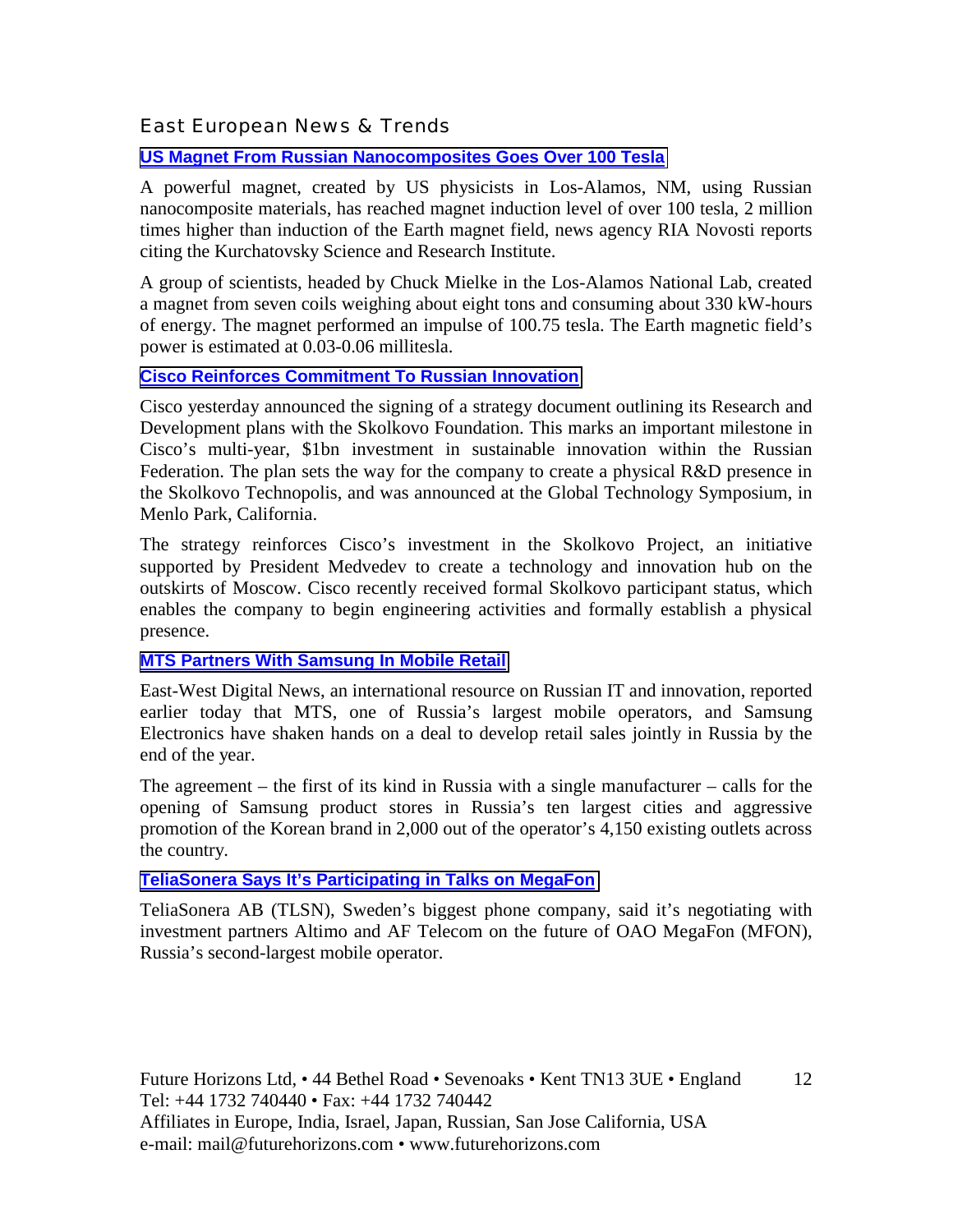"The three main shareholders are in talks since about three months back regarding the ownership structure and future governance of MegaFon," Cecilia Edstroem, a spokeswoman at Stockholm-based TeliaSonera, said in a phone interview, declining to elaborate further on a statement today that the discussions are taking place. Altimo Vice President Evgeny Dumalkin also verified the talks during a phone interview.

#### **[Usmanov To Control Russia's Megafon](http://www.ft.com/cms/s/0/0bb38bfc-8e33-11e1-bf8f-00144feab49a.html#axzz1t2ZpoqXV)**

High quality global journalism requires investment. Please share this article with others using the link below, do not cut  $\&$  paste the article. See our Ts & Cs and

Peace has broken out in one of Russia's longest-running corporate battles, with the oligarch Alisher Usmanov set to take over the country's second-biggest mobile operator.

Mr Usmanov, a Kremlin-friendly tycoon and shareholder in Arsenal Football Club, is raising his stake in Megafon from 26 to 50 per cent plus one share in a deal likely to pave the wave for a London listing.

#### **[Mobile Penetration Rate Over 150% In Russia, Market Close To Saturation](http://www.marchmontnews.com/Telecoms-Media/Central-regions/18597-Mobile-penetration-rate-over-150-Russia-market-close-saturation.html)**

East-West Digital News, an international resource on Russian IT and innovation, reported earlier this week that for the first time ever, all three major Russian mobile operators lost subscribers in early 2012, according to a report from AC&M Consulting, a Russian management consulting and research agency specializing in telecommunications and media.

VimpelCom, MTS and Megafon saw their active subscriber bases – defined on a six- or three-month basis – shrink by 1.6 million, 579,000, and 1,500 people respectively.

**[Russian Innovators To Meet Finnish Investors](http://www.marchmontnews.com/Technology-Innovation/North-West/18589-Russian-innovators-meet-Finnish-investors.html)**

Finland will host the so-called MoneyTalks events for Russian innovators to present their ideas to Finnish investors, venture capitalists and business-angels, newspaper Delovoy Peterburg reports.

The events will take place on May 15 in Espoo and June 14 in Lappeenranta. As of today 37 companies, including six Skolkovo residents, have submitted their applications, and eight participants have been selected.

This is not the first contest, organized by Finnish party for Russian innovators. Two years ago the Ministry of Economy and Employment of Finland launched the project "Commercialization of Russian Innovations" that observed 400 projects, out of which 80 entered the negotiations stage. Six Russian companies that participated in the program have opened their offices in Finland. Direct investment into projects totaled between 20,000 to 30,000 Euros (\$25,000-\$40,000), and annual turnover reached between 60,000 to 180,000 Euros (\$80,000-\$230,000). Period between the first meeting with investors and entering international markets averaged 1.5-2 years.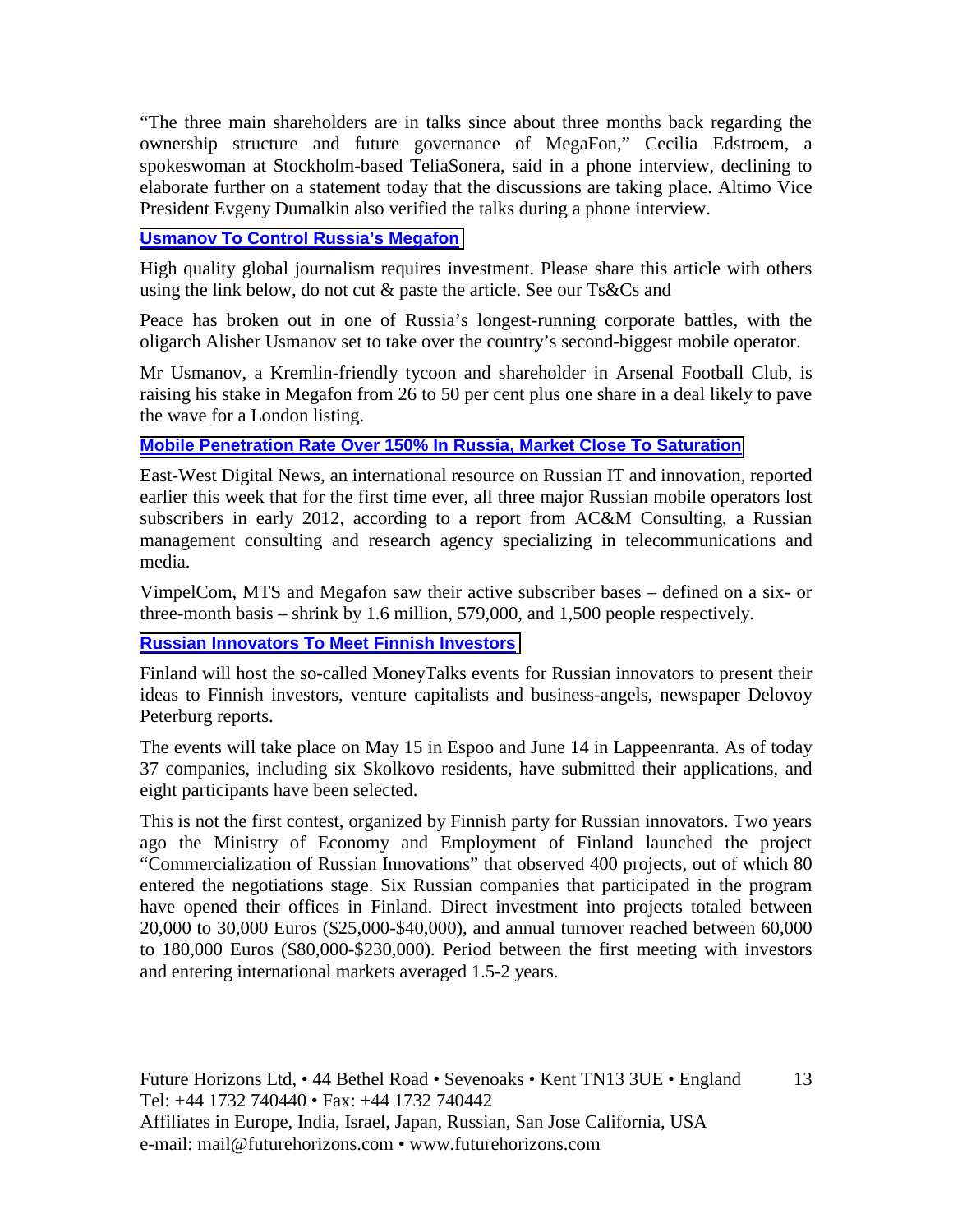#### World Economic Round Up

Growth in emerging economies is slowing and the recovery in the United States could be losing some momentum. These are worrying developments when European leaders are still trying to complete repairs required to shore up the monetary union. Growth has ground to a halt in France and damage has spilled into the emerging economies of Eastern Europe, whose export industries are closely tied to euro zone markets. Eastern European banks, many of which are owned by Western European institutions, are also cutting back sharply on credit supply which is deepening the regions woes. China, the world's second largest economy, is also feeling the pain. Their exports to the European Union, China's largest market, shrank by over 1 percent in the first quarter. Brazil, which has been one of the world's fastest growing economies, is also facing a sharp slowdown.

*The latest economic news by country to include USA, Europe, UK, Japan, China, Asia Pacific and India can be found each month in our [Semiconductor Monthly](http://www.futurehorizons.com/page/18/Global-Semiconductor-Report)  [Report.](http://www.futurehorizons.com/page/18/Global-Semiconductor-Report)*